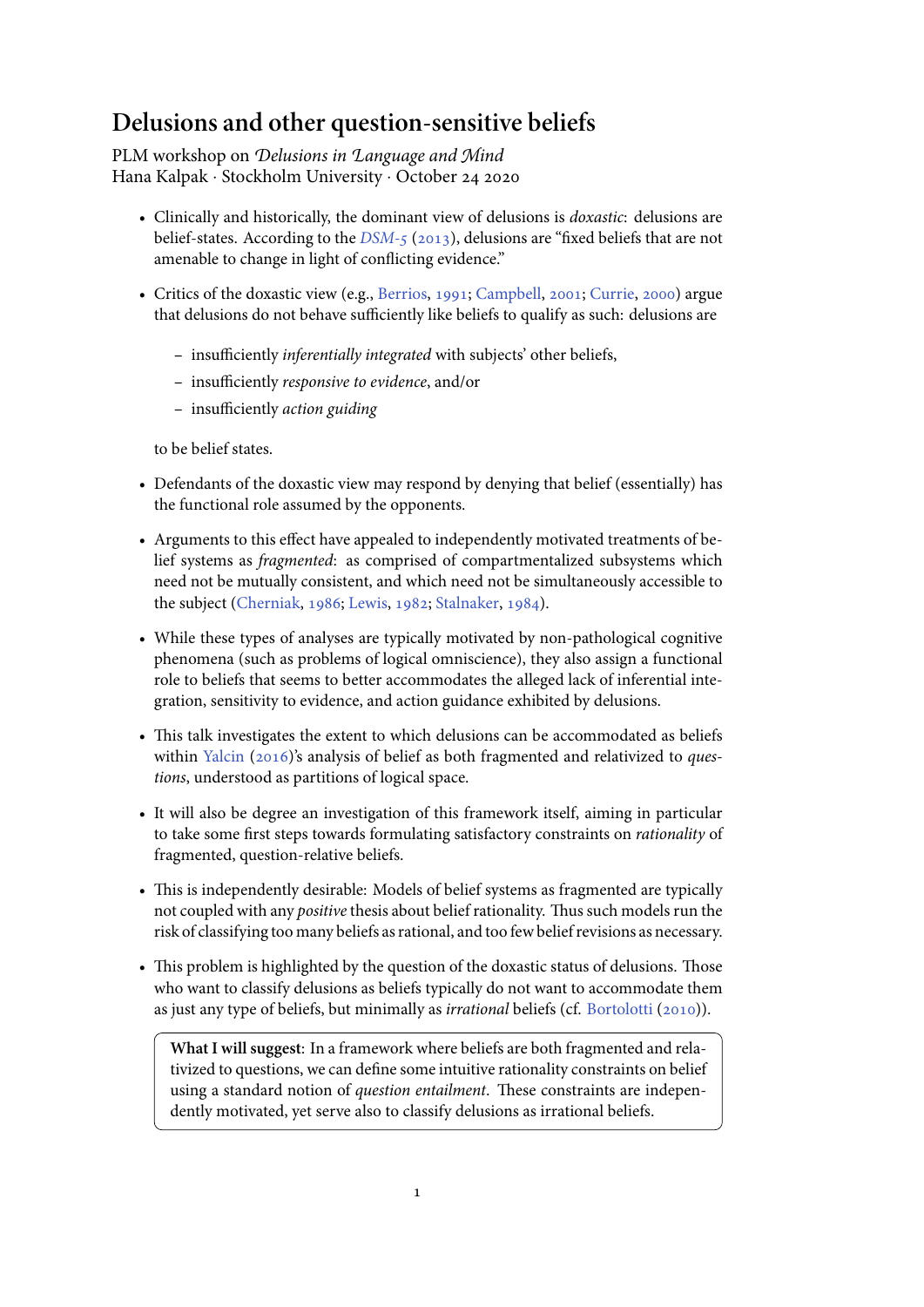#### **Outline**

- **–** Section 1 summarizes the debate regarding the doxastic status of delusions, and the appeal to fragmented models of belief;
- **–** Section 2 introduces the "simple fragmented model" of belief, and notes the obvious li[m](#page-1-0)itations of it;
- **–** Section 3 introduces Yalcin (2016)'s model of belief as *question-sensitive*,
- Section 4 proposes two rationality constraints for the question-sensitive model, and relates it back to the debate regarding the doxastic status of delusions;
- **–** Section 5 concludes.

There is also an Appendix summarizing some formal details.

### **Delusions as belief-states**

<span id="page-1-0"></span>• Bortolotti (2010[\) identifies](#page-14-9) and summarizes three types of arguments put forward in support of the thesis that delusions are not beliefs, of which I will discuss two.

**Argument #1:** Beliefs are integrated with other beliefs: we normally accept the [obvious logica](#page-14-8)l implications of our beliefs, and seek to obtain and maintain consistency among our beliefs. If delusions are not integrated with a person's beliefs, then they are not beliefs.

- Some reported delusions are simply so bizarre that it is difficult to see how they could be maintained by any remotely functional person in a consistent belief state.
- Patients suffering from delusions may report that they have a nuclear power station inside of their body (David, 1990), that they are in both Boston and Paris at once (Weinstein and Kahn, 1955), or that they are dead (a characteristic of *Cotard's delusion*).
- Others are not bizarre in content, but contradict other beliefs made explicit by the subject. Breen, Cai[ne, Coltheart,](#page-14-10)Hendy and Roberts (2000) describe a patient ([DB\)](#page-14-11) [suffering from reduplica](#page-14-11)tive paramnesia, who claimed (incorrectly) that her husband was a patient in the same hospital as her, yet affirmed (correctly) that her husband was dea[d.](#page-14-12)

**Argument #2:** Beliefs are responsive to evidence: we form beliefs based on our available evidence, and revise extant beliefs in the face of obvious counterevidence. If delusions are not responsive to evidence, then they are not beliefs.

- The 'evidence' that delusional patients mention in support of their delusions are generally insufficient, and often lack obvious connection to the content of the delusion.
- Jordan, Lockert, Johnson-Warren, Cabell, Cooke, Greer and Howe (2006) report of a subject with *erotomania*—the delusion that another person (usually of higher status) is in love with them. She claims as evidence for her delusion that the other person sends her messages proving his love for her in the form of (e.g.) li[cense](#page-14-13) plates from [other U.S. states and the color purple.](#page-14-13)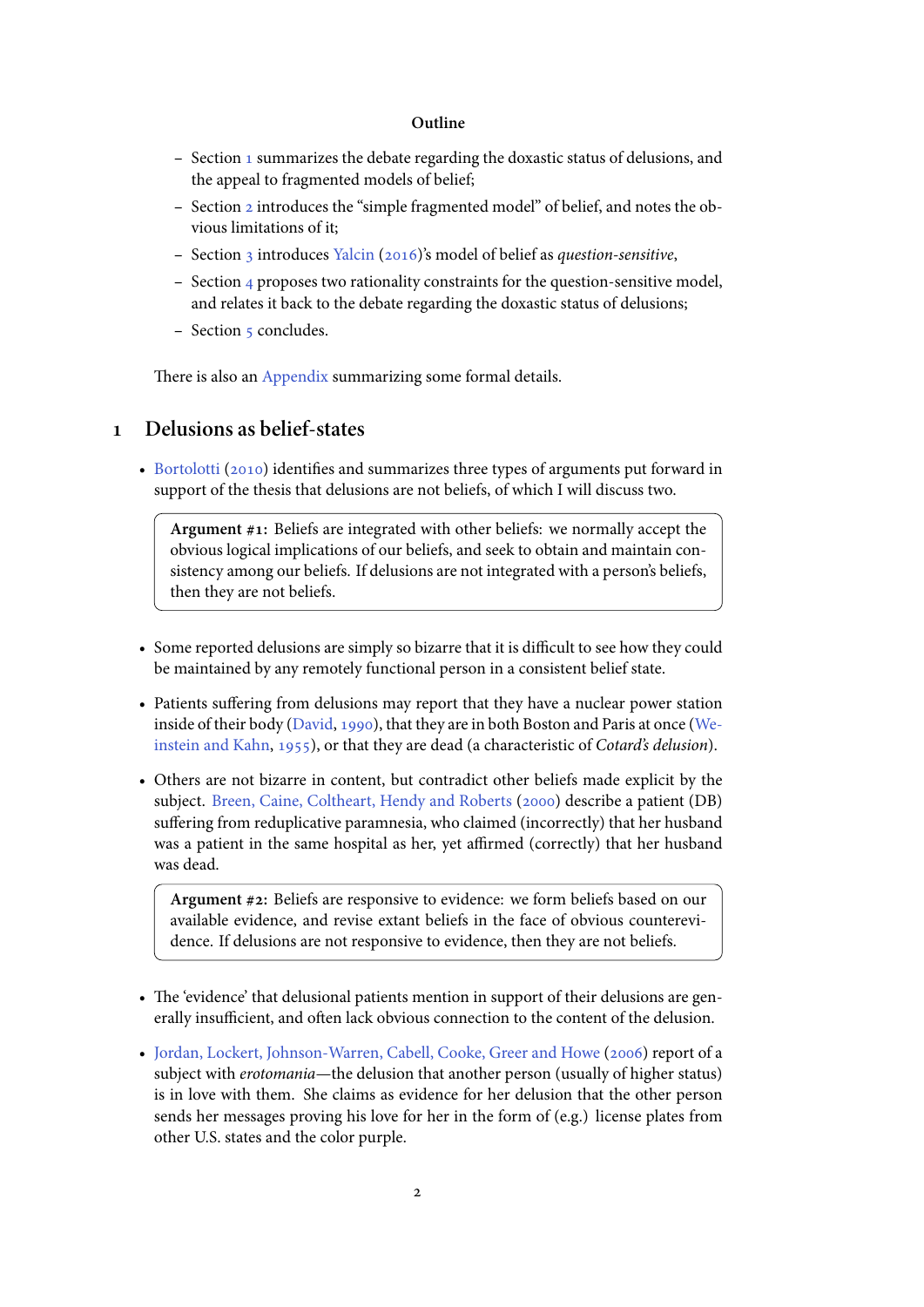- Delusions are also characteristically maintained in the face of what would normally be accepted as incontrovertible counterevidence.
- Brett-Jones, Garety and Hemsley (1987) cite the case of a patient who insisted that his psychologist was deaf-mute, yet was happy to converse with her.
- Young and Leafhead (1996) report of a patient with Cotard's delusion—the delusion [of being dead or non-existent—, called](#page-14-14) "JK":

We therefore asked [JK], during the period when she claimed to be dead, [whether she could fee](#page-15-0)l her heart beat, whether she could feel hot or cold [...]. She said she could. We suggested that such feelings surely represented evidence that she was not dead, but alive. JK said that since she had such feelings even though she was dead, they clearly did not represent evidence she was alive. (Young and Leafhead, 1996, pp.157-158)

**In sum**, each type of argument assumes that beliefs have a certain functional role, and proceeds to argue from the observation that delusions (too often, at least) fail to fulfill this role, to the conc[lusion that delusions are no](#page-15-0)t beliefs.

• This gives the defendant of a doxastic view of delusion two natural points of defense:

| - denying that delusions <i>lack</i> the functional role attributed to beliefs; | Strategy 1 |
|---------------------------------------------------------------------------------|------------|
|---------------------------------------------------------------------------------|------------|

- **–** denying that belief *has* the functional role attributed to beliefs. Strategy 2
- I will focus on arguments following Strategy 2, which question that beliefs are (constitutively) integrated, responsive to evidence, and action guiding.
- In particular, I'm interested in arguments that appeal to belief as *fragmented* or *compartmentalized* in order to establish a more generous functional role for belief.
- For instance, Bayne and Pacherie (2005) suggest that (following (Cherniak, 1986) limitations of our short-term memory force us to store beliefs in relatively independent subsystems, such that we are not generally able to recall and use (for inference or action) beliefs [from all subsystems at onc](#page-14-15)e.
- Then "failure to draw certain inferences or notice and resolve certain inconsistencies" concerning a purported belief is not counterevidence to its belief-status: inconsistencies between two subsystems may go unnoticed because the systems are not simultaneously active.
- Thus the hypothesis of fragmentation is thought to help against **Argument #1**, by allowing failures of belief-integration.
- It could potentially also be used against part of **Argument #2**: perhaps belief revision does not happen to all "subsystems" at once, but rather revision happens "locally", with respect to the subsystems active at the time where revision is prompted.
- Bortolotti (2010) argues that fragmentation hypotheses (like Bayne and Pacherie's, at least) are insufficient responses to the anti-doxastic arguments.
- Fragmentation in this sense will allow for beliefs to be *diachronically* inconsistent, i.e. [to be inconsisten](#page-14-8)t because they are not simultaneously "activ[e" or attended to.](#page-14-15)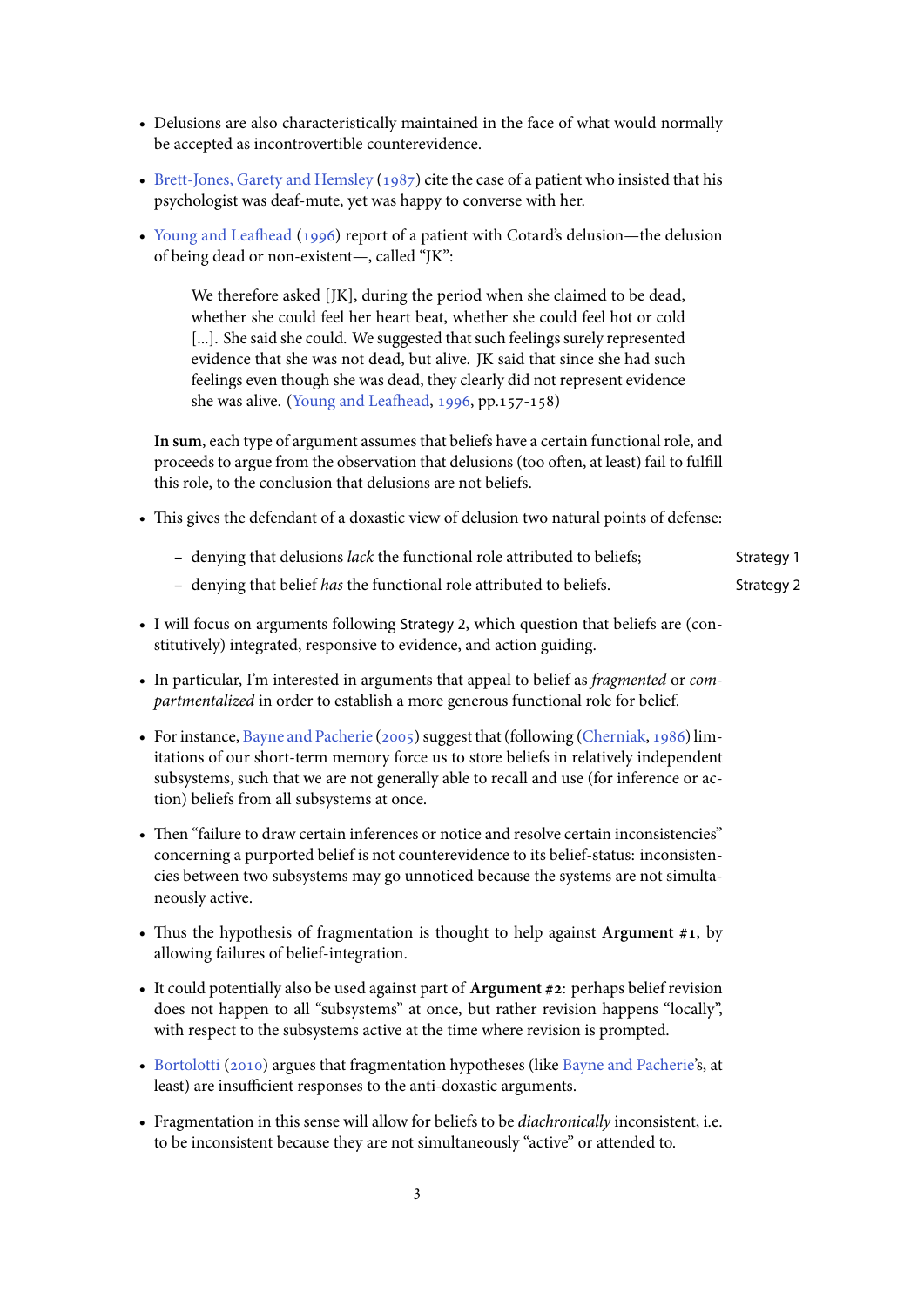- Delusions however seem to be characteristically involved also in *synchronic* inconsistency, i.e., inconsistency between beliefs that are (near-)simultaneously attended to.
- Making a deluded subject aware of the inconsistency between her delusion and another belief is characteristically insufficient for making her reject the delusion.
- Bortolotti argues that delusions are best understood as *irrational* beliefs, partly because they figure in specifically *synchronic* inconsistencies.
- To accommodate delusions in a fragmented model of belief, then, we want a model that allows
	- **–** both diachronic and synchronic inconsistencies between beliefs, and Requirement 1
	- **–** diachronic but not synchronic inconsistencies to be classified as *rational*. Requirement 2
- Bortolotti notes that fragmented models of belief generally fail to meet Requirement 1 (and so also Requirement 2)—typically, such models do not say much about the synchronic case, or at most, they tacitly assume that synchronic consistency is constitutive of belief.
- Later in this talk, I will suggest how Yalcin ( $2016$ )'s fragmented model of belief can be extended in order to meet both Requirement 1 and Requirement 2.

# **The simple fragmented mod[el](#page-14-7)**

- <span id="page-3-0"></span>• Since Hintikka  $(1962)$ : the representational (informational) content of a state of belief is as a *set of possible worlds*, such that an agent *believes* a proposition *p* just in case *p* is true in all of these worlds.
- This [view of the repre](#page-14-16)sentational content of belief is much too simple. For instance, it implies *Closure under conjunction* and *Closure under entailment*, both of which are widely agreed to make for a much too idealized notion of belief.

**Closure under conjunction.** If *a* believes *p* and *a* believes *q*, then *a* believes *p*  $\cap$ *q*.

**Closure under entailment.** If *a* believes *p* and *p* entails *q* (i.e., *p* is true in all *q*-worlds), then *a* believes *q*.

- To deal with issues like these, Stalnaker (1984) suggests a type of *fragmentation* of belief: that our beliefs correspond not to one single set of belief worlds, but to multiple.
- On this picture, the representational content of a state of belief is a *set of sets of possible worlds*, compartmentalized fro[m each oth](#page-14-6)e[r so th](#page-14-6)at one may believe that *p* with respect to one, but that  $\neg p$  with respect to another, and so forth.
- Going forward, I will refer to this picture as the *simple fragmented model* of belief, and follow Yalcin (forthcoming) in calling the set of sets a *doxastic state*, and its members *belief states*.
- Plenty of everyday scenarios invite the simple fragmented model, or something much like it. [Lewis](#page-15-1)  $(1982, p. 436)$  offered the following, "based on a true story":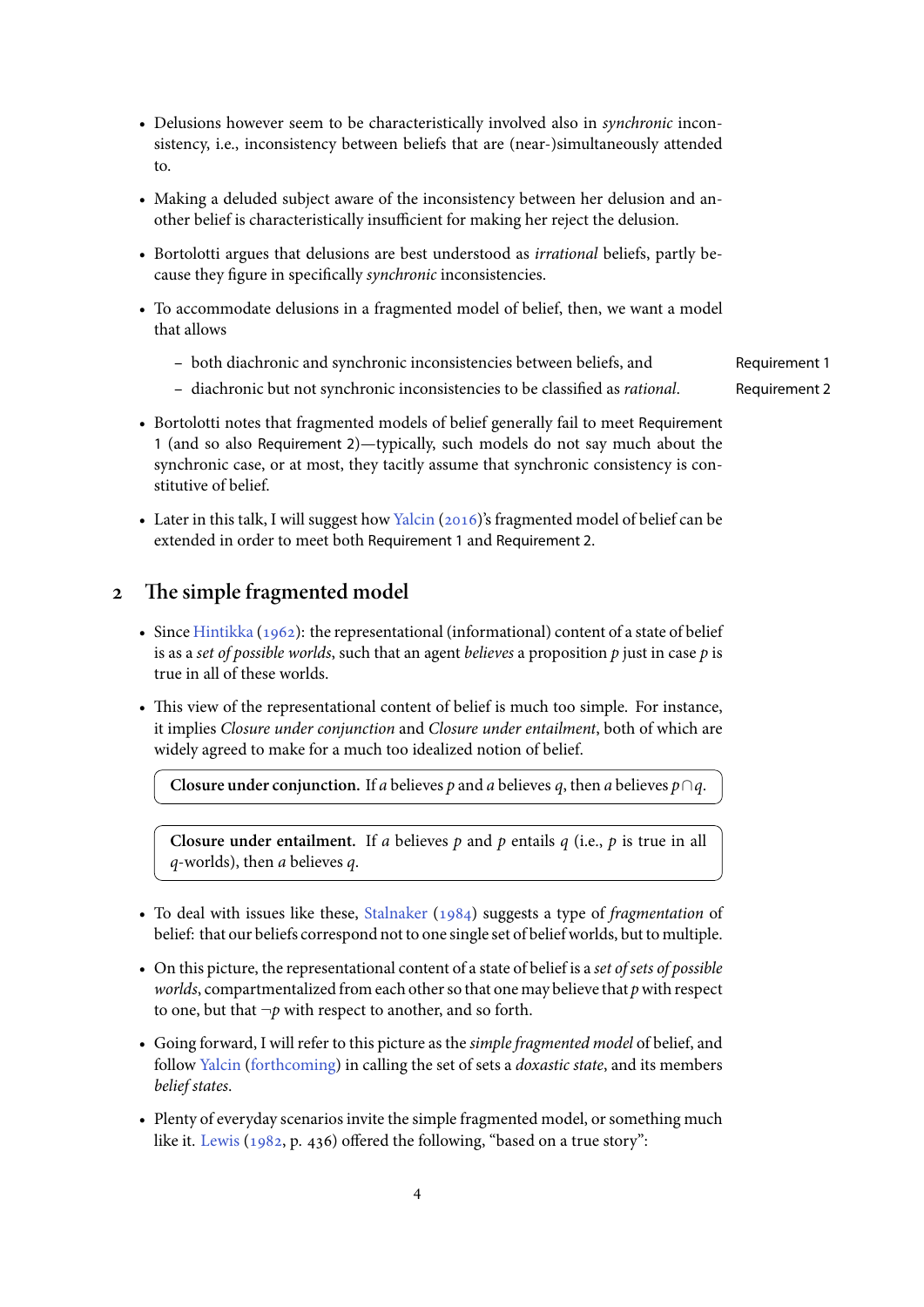**Lewis.** David K. Lewis used to think that (i) Nassau Street ran roughly east-west, and that it was roughly parallel to the nearby railroad, and that (ii) the railroad ran roughly north-south, and that it was roughly parallel to Nassau Street. He did not believe in the blatantly inconsistent conjunction of these two: the different beliefs came into action in different situations, and the whole system of beliefs never manifested itself all at once. Once it did, straightaway his beliefs changed: thereonafter, he believed that Nassau Street and the railroad both run roughly northeast-southwest.

• This scenario motivates a fragmented model by showing that it invalidates *Closure under conjunction, fragmented*:

**Closure under conjunction, fragmented.** If *a* believes *p* with respect to some belief state, and *a* believes *q* with respect to some belief state, then *a* believes *p* ∩ *q* with respect to some belief state.

• With respect to one fragment, Lewis believed *p* : *Nassau Street runs east-west and is parallel to the railroad*; with respect to another, Lewis believed *q* : *The railroad runs north-south and is parallel to Nassau Street*. Yet with respect to no fragment does Lewis believe that  $p \cap q$  (the inconsistent state).

### **2.1 Two problems for the simple fragmented model**

• **Problem #1.** *Closure under entailment, fragmented* is valid on the model:

**Closure under entailment, fragmented.** If *a* believes *p* with respect to some belief state, and *p* entails *q*, then *a* believes *q* with respect to some belief state.

- The individual belief states are still sets of possible worlds, and must as such be closed under entailment, given a standard treatment of propositions as sets of worlds and of entailment as set inclusion.
- But *Closure under entailment, fragmented* is still problematic. Stalnaker (1984) illustrates the problem with the following case (the draft discusses an additional case):

**The absent-minded detective.** The absent-minded detective believes the butler did it, but totally overlooks the possibility it was the chauff[eur. Does](#page-14-6) t[he de](#page-14-6)tective believe that the chauffeur did not do it? Intuitively, no; or at least there is something off about this characterization of his mental state.

• The simple fragmented model would classify the detective as believing that *The chauffeur did not do it*, since this is entailed by *The butler (and nobody else) did it*.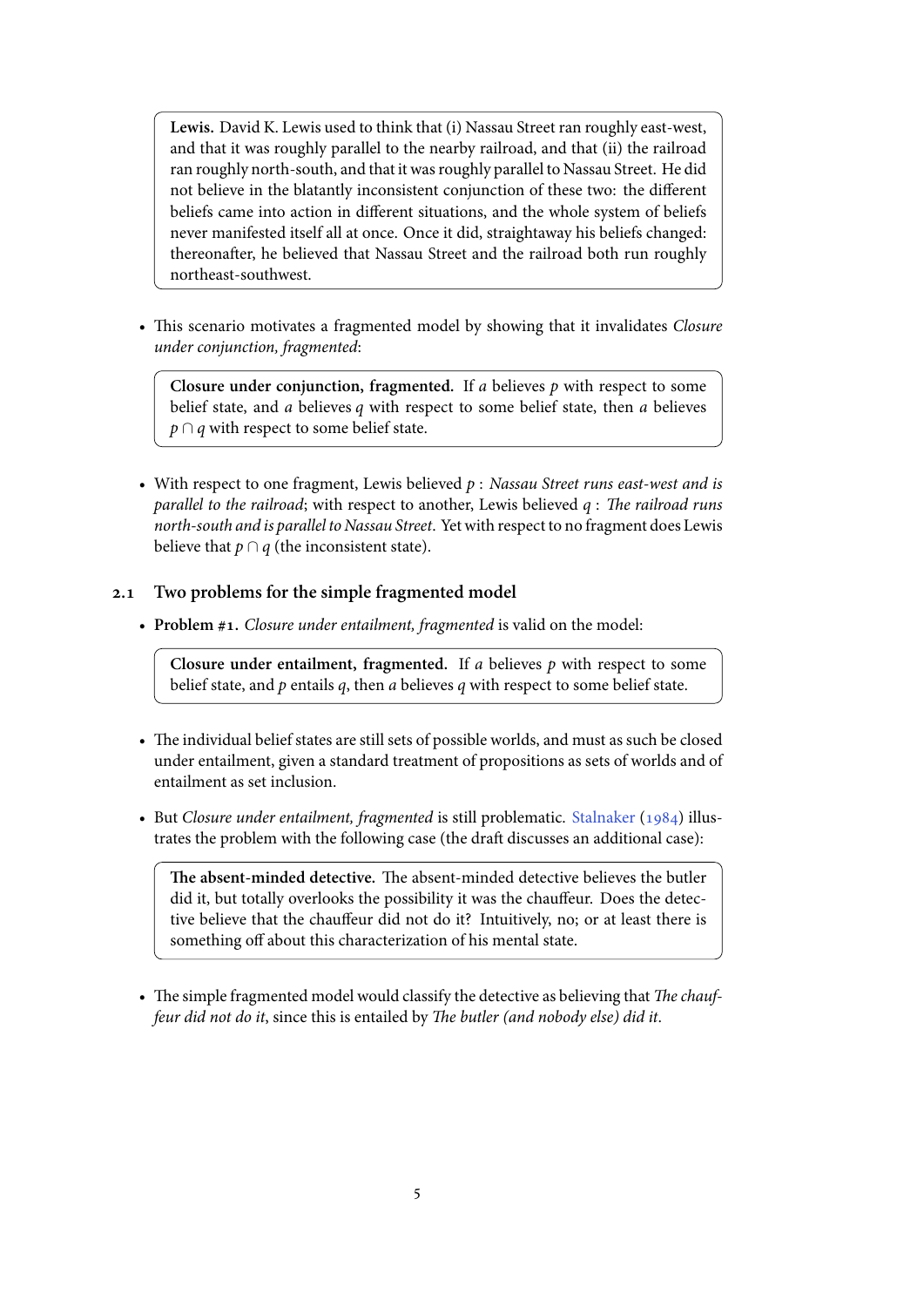• **Problem #2:** The simple fragmented model assumes that the content of a belief state is consistent, or at least that this is *rationally required* (Yalcin, forthcoming).

**Fragmentary coherence (FC).** It is rationally required that the belief states of a doxastic state be internally consistent (i.e., that they be non-empty).

- However, this is hardly sufficient: we also want some *interfragmentary* rationality constraint on beliefs, governing how belief states may co-exist in a rational doxastic state.
- If mutually inconsistent belief states can always co-exist peacefully within one and the same doxastic state, it is mysterious why Lewis does—and intuitively, *ought*—to revise his beliefs when he discovered the inconsistency.
- By the same token, an interfragmentary constraint is required in order classify the deluded patient's refusal or inability to revise inconsistent beliefs as irrational; i.e., in order to classify *synchronic* inconsistency as irrational.
- Yalcin (forthcoming) considers various possible rationality constraints for fragmented models, discussing in particular the principle of *Interfragmentary coherence* (IC).

**Interfragmentary coherence (IC).** It is rationally required that the belief states [of a doxastic state](#page-15-1) be consistent.

- This principle is (rightly, I think) rejected—it would classify Lewis as irrational.
- I will propose a weaker rationality constraint, defined for Yalcin (2016)'s model of belief as not only fragmented, but question-sensitive.
- This model was proposed in order to avoid **Problem #1** (*Closure under entailment, fragmented*), while preserving a core possible worlds-treat[ment of](#page-14-7) b[elief.](#page-14-7)
- What we need, he suggests, is not just a model of belief that allows for multiple belief states, but one that also makes a distinction within the beliefs at a given state, according to whether they are *accessible* (roughly, explicit) or *inaccessible* (roughly, implicit) to the subject. To capture this, he makes doxastic states *question-sensitive*.
- I will argue that by making doxastic states question-sensitive, we can also make progress on **Problem #2** of distinguishing rational doxastic states from irrational ones).

# **The question-sensitive model**

- <span id="page-5-0"></span>• On the *question-sensitive model of belief*, the representational contents of our beliefs are modelled as *doxastic states*: functions from partitions of logical space (*questions*) to subpartitions (*belief states*), which in turn determine a set of *accessible* and a set of *inaccessible* beliefs.
- Let's unpack this. A *partition* of a space of worlds is a division of the space into mutually exclusive and jointly exhaustive regions.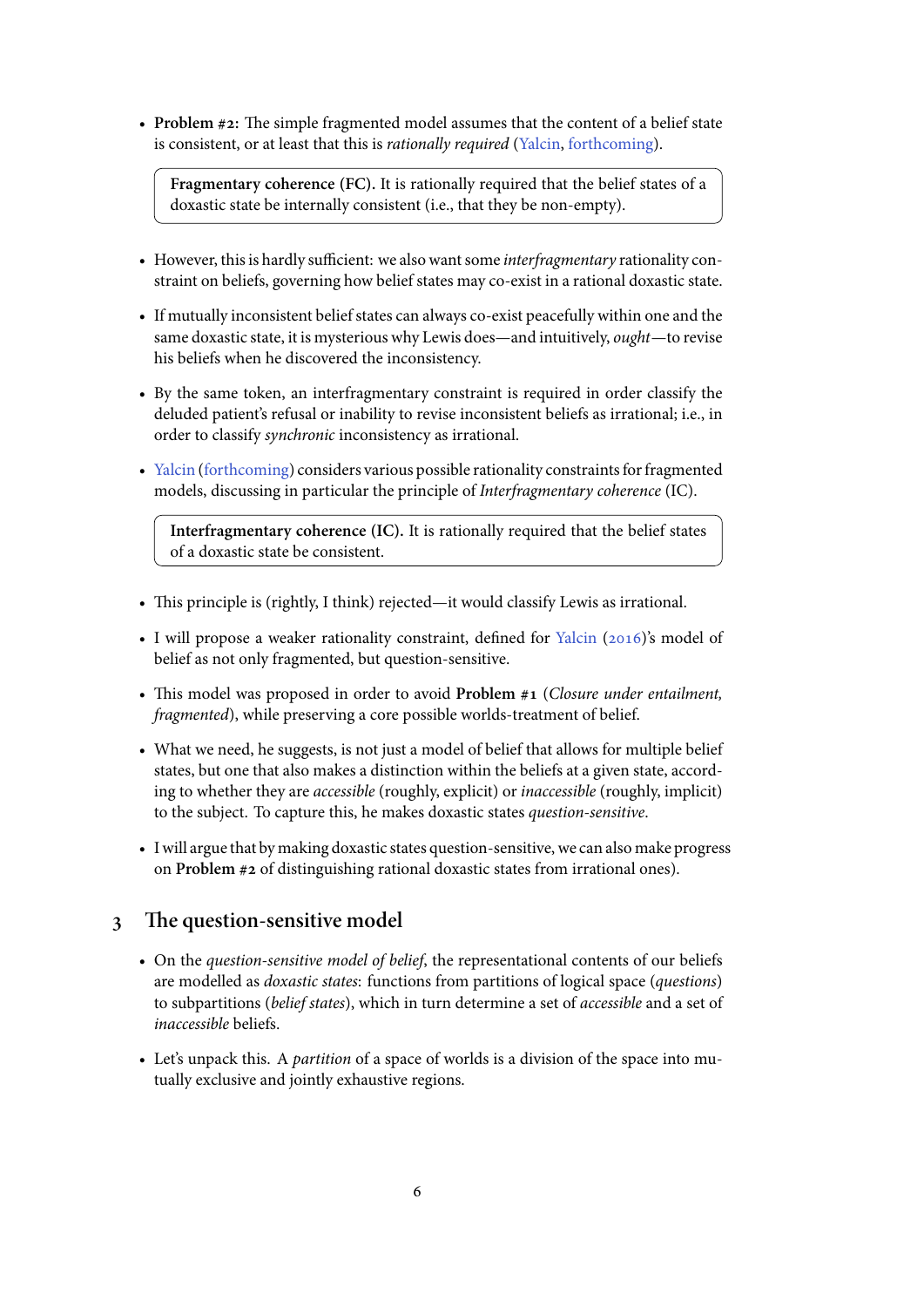**Partition.** A *partition* of a set *A* is a set  $\pi(A)$  of mutually disjoint, nonempty subsets of *A*, such that that  $\bigcup \pi(A) = A$ .

**Illustration.**  $\pi_{ab}(W) = \{W_{ab}, W_a, W_b, W_{\emptyset}\}$ , illustrated in Figure 1(b), is a partition of the logical space of possible worlds into the sets

- **–** *Wab* of all and only worlds where **both Ana and Bea** are hap[py,](#page-6-0)
- **–** *W<sup>a</sup>* of all and only worlds where **Ana but not Bea** is happy,
- **–** *W<sup>b</sup>* of all and only worlds where **Bea but not Ana** is happy, and
- **–** *W<sup>∅</sup>* of all and only worlds where **neither Ana nor Bea** is happy.

<span id="page-6-0"></span>

Figure 1: The logical space *W* and a four-cell partition  $\pi_{ab}(W)$  of this space.

- A *subpartition* of a partition  $\pi(W)$  is just a subset of  $\pi(W)$ .
- A doxastic state maps a partition to one of its subpartitions. This is the agent's *belief state* with respect to the partition.

**Doxastic state.** The *doxastic state* of an agent *a*, denoted by  $B_a$ , is a (partial) function from partitions to belief states.

**Belief state.** A *belief state* relative to a partition  $\pi(W)$  is a subpartition of  $\pi(W)$ .

- A belief state corresponds to the set of coarse-grained possibilities, out of those distinguished by a certain partition, that an agent has not ruled out.
- The *union* of the belief state of an agent *a* with respect to a partition  $\pi(W)$  is the set of *belief worlds* of *a* with respect to  $\pi(W)$ : the set of fine-grained possibilities not ruled out by *a*, with respect to the distinctions made by  $\pi(W)$ .

**Belief worlds.** The set of *belief worlds* of an agent *a* with respect to a partition *π*(*W*) is the set  $\bigcup B_a(\pi(W))$ .

• The belief worlds determine a set of *beliefs* as usual: Any proposition true across all belief worlds is a belief of the agent in question.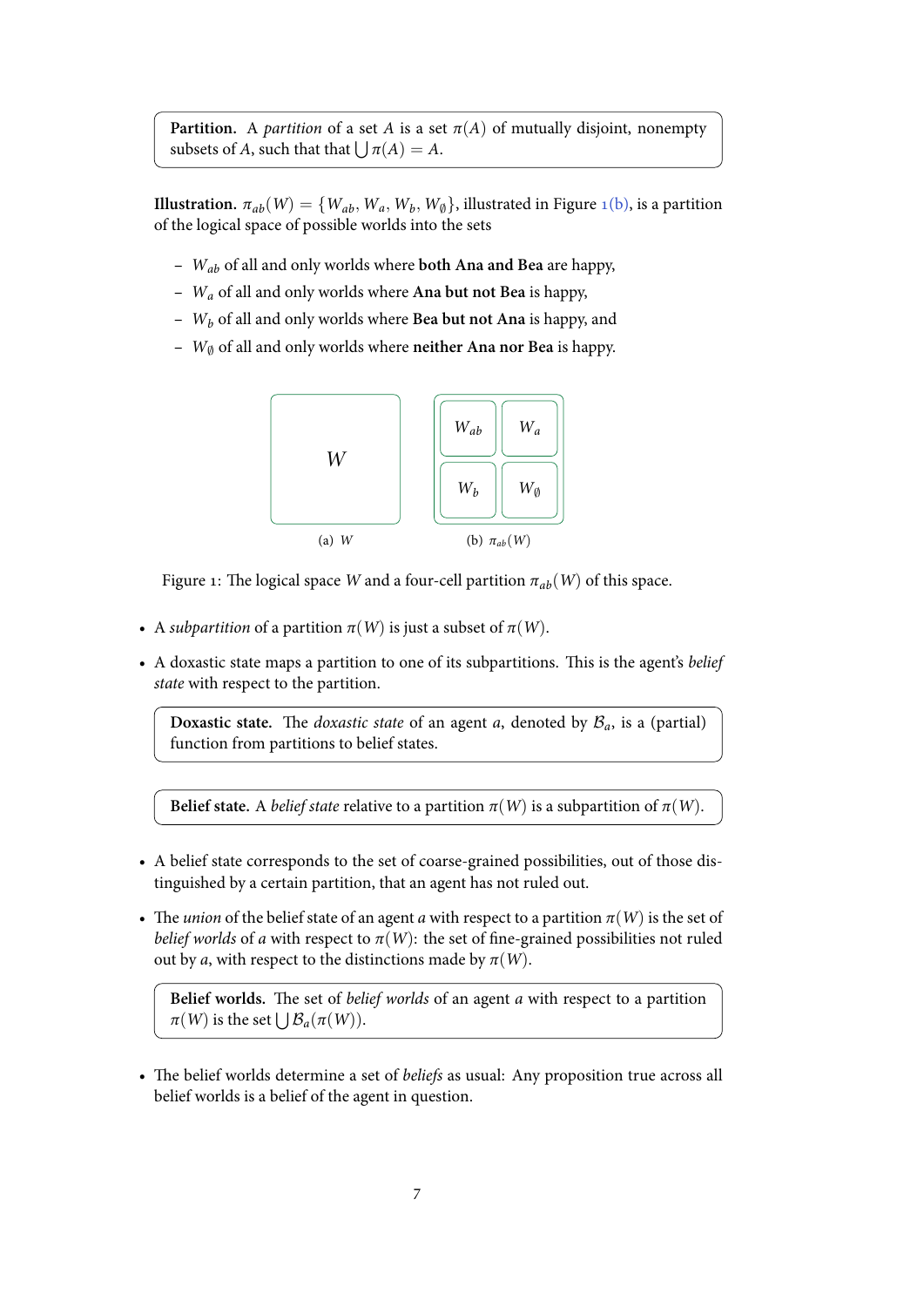**Illustration.** The filled cells in Figure  $2(a)$  correspond to the elements of the belief states determined by three different doxastic states.

- **–** Figure  $2(a)$ : given a choice between the four indicated possibilities, believes that the actual world is among those [where](#page-7-0) both Ana and Bea are happy.
- **–** Figure (b): correspond to the elements of the belief state of someone who, given the sa[me di](#page-7-0)stinction between possibilities, believes that Ana is happy (this is true according to both  $W_{ab}$  and  $W_a$ ), but is unsure as to whether Bea is, too (this is only true according to *Wab*).
- The fil[led ce](#page-7-1)lls in Figure  $2(c)$  correspond to the contents of the "ignorant" belief state with respect to the distinction at hand: the belief state of someone who has no idea whatsoever about who (out of Ana and Bea) is happy, and thus can exclude no cell as a poss[ible](#page-7-2) container of actuality.

<span id="page-7-0"></span>

<span id="page-7-2"></span><span id="page-7-1"></span>Figure 2: Three different belief states with respect to  $\pi_{ab}(W)$ .

- Partitions of *W* are the formal objects used to represent *question intensions* in the canonical Groenendijk and Stokhof (1984) *partition semantics* for questions.
- In brief, an interrogative sentence *Q* is taken to denote, at a world *w*, the proposition corresponding to the *true exhaustive answer* to *Q* at *w*.
- For instan[ce, at a world](#page-14-17) *w* where Ana [but no](#page-14-17)t Bea is happy, the question  $(1)$  denotes the proposition *Wa* mentioned above. This proposition is clearly *true* at *w*, and *exhaustive* in the sense that it specifies for each individual in the *wh*-words restrictor (viz. Ana, Bea), whether or not the individual is happy.
	- () Who (of Ana and Bea) is happy?
- <span id="page-7-3"></span>• The intension of  $(1)$  is thus a function from worlds to propositions, each of which specifies both whether Ana is happy, and whether Bea is happy.
- There are exactly four such propositions— $W_{ab}$ ,  $W_a$ ,  $W_b$ , and  $W_{\emptyset}$ —which together cover the logical [spa](#page-7-3)ce. Thus, the intension of  $(1)$  is the (characteristic function of the) partition  $\pi_{ab}(W)$ .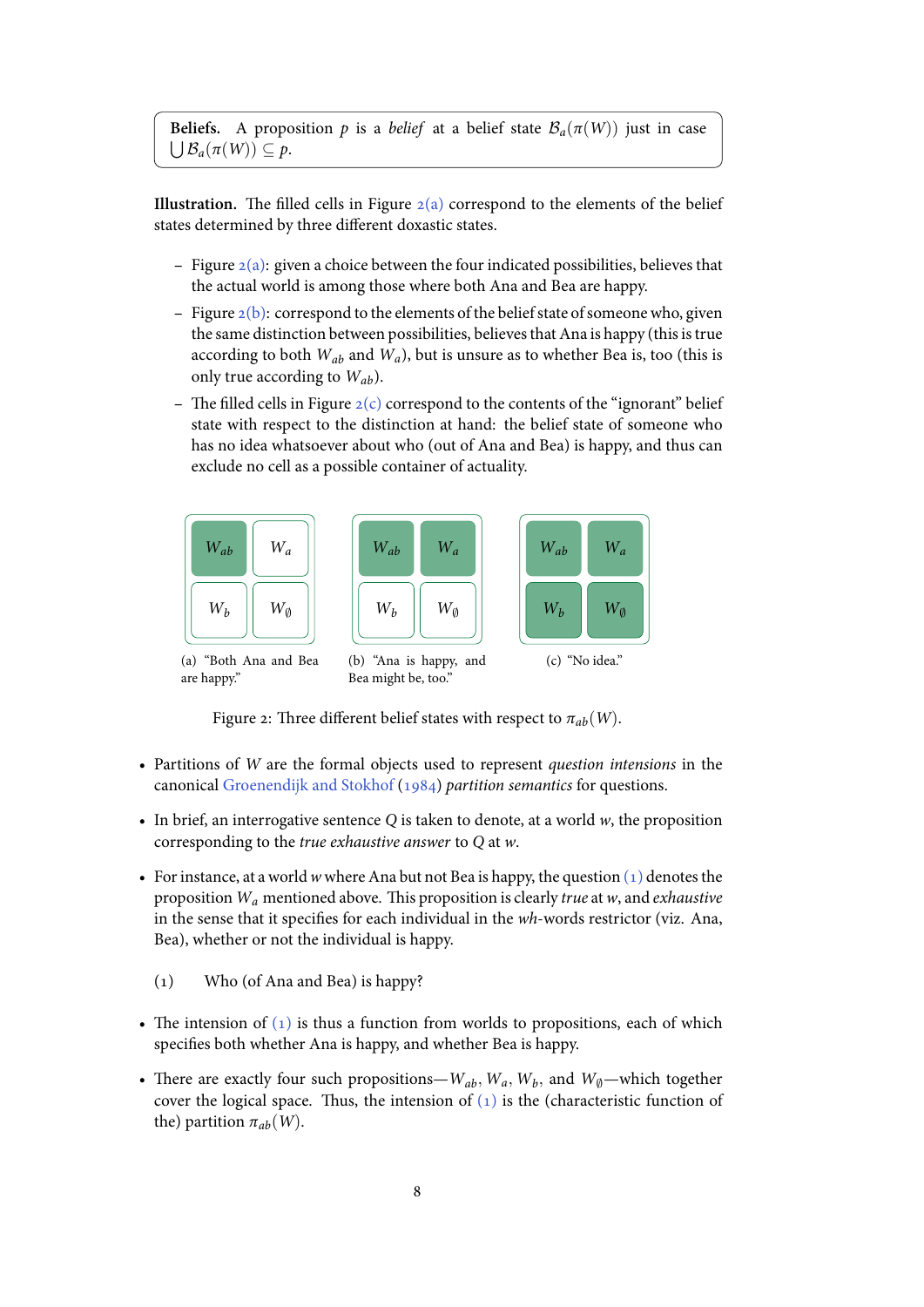- Thus partitions can be seen as *questions* (like "Who is happy?"), and belief states as (sets of) their *answers* (like "(Only) Ana is happy"), making a doxastic state a *function from questions to (sets of) answers*.
- A proposition is *foregrounded* by a question if it corresponds to the union of elements from the question. Otherwise, it is *backgrounded*.

**Foregrounded and backgrounded propositions.** A question *foregrounds* all propositions in its union closure, and *backgrounds* all other propositions.

- The *accessible beliefs* of an agent with belief state  $B_a(\pi(W))$  are the propositions that are *true* throughout  $\bigcup \mathcal{B}_a(\pi(W))$ , and foregrounded by  $\pi(W)$ .
- The *inaccessible beliefs* are the propositions that are *true* throughout  $\bigcup B_a(\pi(W))$ , and backgrounded by  $\pi(W)$ .

**Accessible and inaccessible beliefs.** A proposition *p* is an *accessible belief* at a belief state  $\mathcal{B}(\pi(W))$  just in case  $\bigcup \mathcal{B}(\pi(W)) \subseteq p$  and  $p$  is foregrounded by  $\pi(W)$ . A proposition  $p$  is an *inaccessible belief* at  $\mathcal{B}(\pi(W))$  just in case  $\bigcup \mathcal{B}(\pi(W)) \subseteq p$ and *p* is backgrounded by  $\pi(W)$ .

**Illustration.** The singleton belief state depicted in Figure  $\mathfrak{z}(a)$ , corresponding to the belief state of someone who believes that *Both Ana and Bea are happy*, makes accessible the belief corresponding to the union of the cells in the blue rectangle, i.e. the belief that *Ana is happy, and Bea might be, too.* In Figure  $\mathfrak{z}(b)$ , the red lines mark the borders of a proposition cutting across the cells of the par[tition](#page-8-0), including all worlds from *Wab* but only some worlds from the other cells. This proposition is an *inaccessible* belief at the given belief state.



<span id="page-8-0"></span>Figure 3: Examples of an accessible (blue lines) and an inaccessible (red lines) belief given the partition  $\pi_{ab}(W)$  and belief state  $\{W_{ab}\}.$ 

#### **3.1 Closure principles of questions-sensitive beliefs**

• Like the simple fragmented model, the question-sensitive model of belief invalidates *Closure under conjunction, fragmented*: one may believe that *p* wrt. one question  $\pi(W)$  and that  $p'$  wrt. another question  $\pi(W)$ , without believing that  $p \cap p'$  with respect to any question.

This is *not* to say that the partitions in the domains of our doxastic states are always easy/possible to express by interrogatives in natural language. It is also not to say that interrogatives in natural language necessarily denote partitions—they, as well as the "questions" in the domains of our doxastic state, could be modelled differently.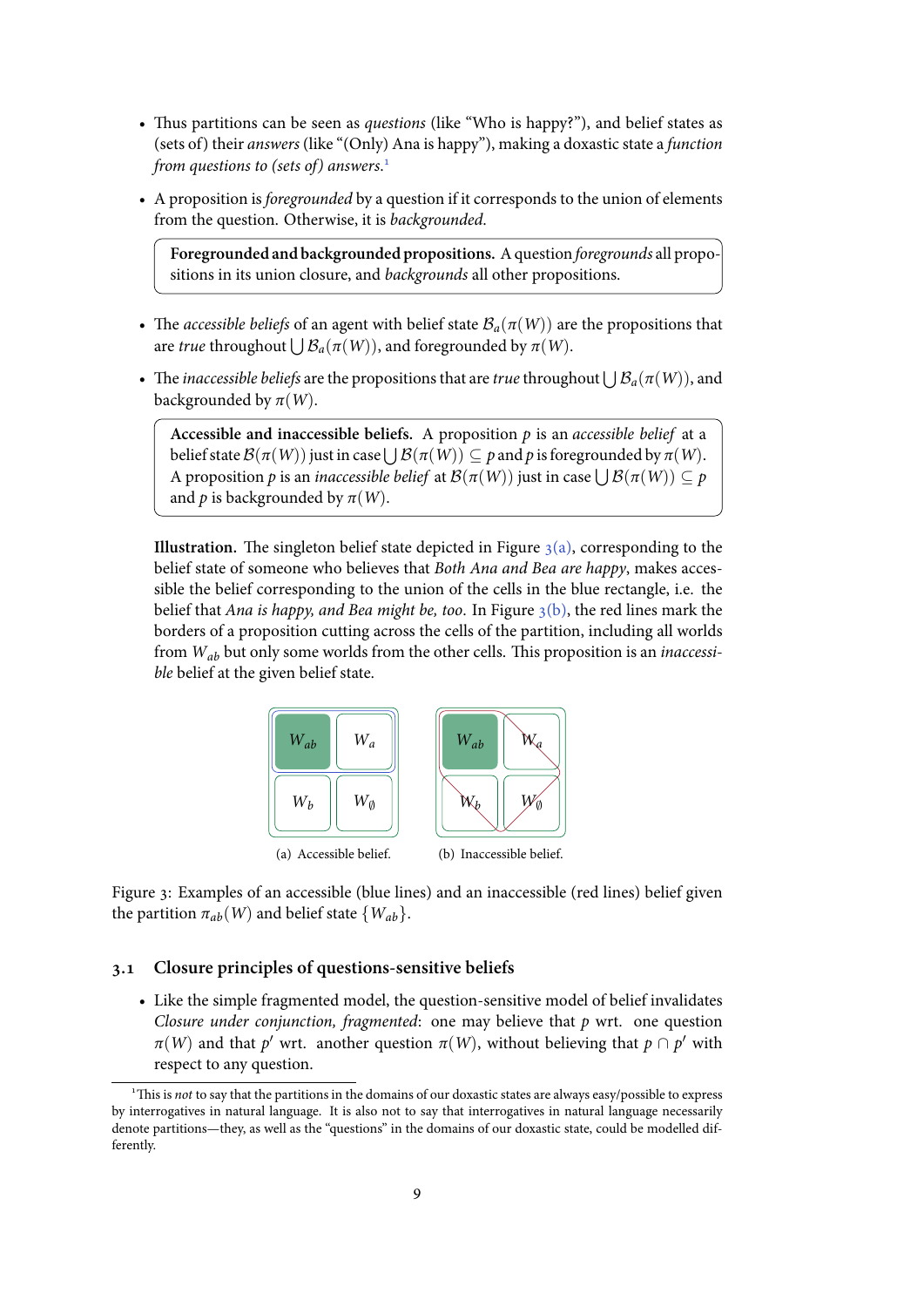**Closure under conjunction, fragmented.** If *a* believes *p* with respect to some belief state, and *a* believes *q* with respect to some belief state, then *a* believes *p* ∩ *q* with respect to some belief state.

• Also like the simple fragmented model, the question-sensitive model of belief *validates* the *Closure under necessary entailment, fragmented*. It is still impossible for a doxastic state to map a partition to a belief state where some proposition *p* is true, but some proposition *q* entailed by *p* is not (this is immediate since then  $p \subseteq q$ ).

**Closure under necessary entailment, fragmented.** If *a* believes *p* with respect to some belief state, and *p* entails *q*, then *a* believes *q* with respect to some belief state.

• However, it invalidates a weaker thesis, which I will call *Closure under accessible necessary entailment* (CANE):

**Closure under accessible necessary entailment.** If *a* accessibly believes *p* with respect to some belief state, and *p* entails *q*, then *a* accessibly believes *q* with respect to some belief stat[e.](#page-9-0)

- This is "some kind of progress, speaking to at least part of what troubles us about closure under entailment" (Yalcin, 2016).
- In particular, it gets at what's troubling us about the case of the absent-minded detective: this is a counterexample to (CANE).

**The absent-minded det[ective.](#page-14-7)** [The a](#page-14-7)bsent-minded detective believes that the butler did it, but totally overlooks the possibility it was the chauffeur. Does the detective believe that the chauffeur did not do it? Intuitively, no; or at least there is something off about this characterization of his mental state.

- The absent-minded detective has arrived to his conclusion by considering the wrong question—perhaps something like (2), illustrated in Figure  $4(a)$ —and might come to a different conclusion by considering a question like  $(3)$ , illustrated in  $4(b)$ .
	- (2) Who (among the butler an[d th](#page-9-1)e gardener) did it?
	- () Who (among the butler, the gardener, and th[e ch](#page-9-2)auffeur) did i[t?](#page-10-0)
- <span id="page-9-2"></span><span id="page-9-1"></span>• The detective accessibly believes with respect to  $(z)$  that  $W_b$ : *the butler (and nobody else) did it*, which of course entails that the chauffeur did not do it. Thus the accessible belief in  $W_b$  implies a belief in  $W_{\neg c}$ : *the chauffeur did not do it*. But  $W_{\neg c}$  is not an *accessible* belief:  $W_{\neg c}$  is not in the union closure [of](#page-9-1) (2). Thus, this is a counterexample to (CANE).
- So, while the question-sensitive believer is bound to believe any logical consequences of her beliefs, she is not bound to believe them *ac[cessi](#page-9-1)bly*. Thus the model of belief as question-sensitive takes us forward with respect to **Problem #1** discussed above.

<span id="page-9-0"></span> $^{2}$ (CANE) corresponds to Yalcin (2016)'s (E<sup>4</sup>).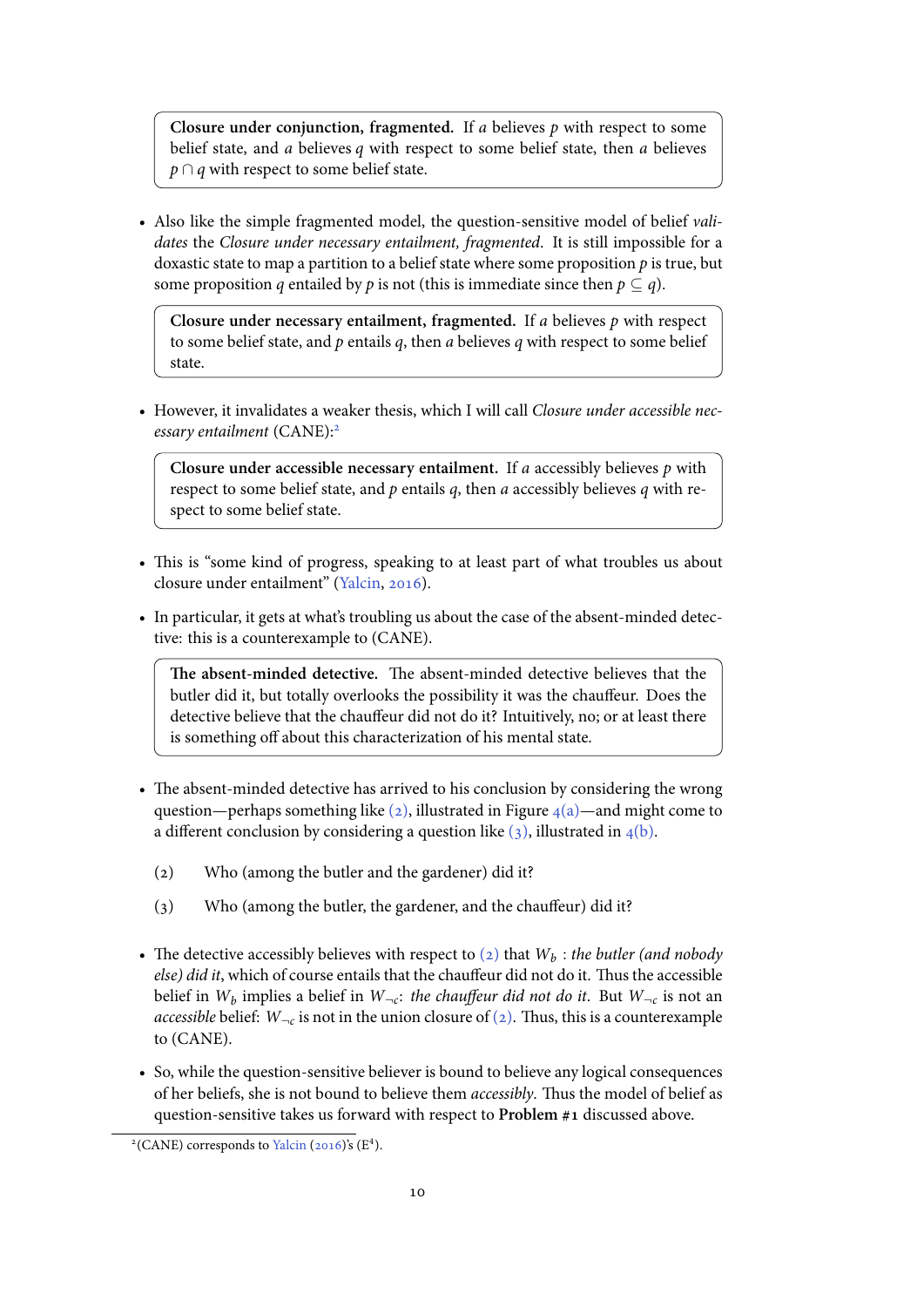

<span id="page-10-0"></span>Figure 4: Two questions relevant to the detective.

• Next, I will suggest how the question-sensitive model could also take us forward with respect to **Problem #2**, concerning rationality of fragmented doxastic states.

### **Constraining rationality**

- The rationality constraint I will propose will be formulated using the notion of *question entailment*.
- The question (expressed by)  $(4-a)$  entails (the one expressed by)  $(4-b)$ , in the sense that by fully answering  $(4-a)$ , we also fully answer  $(4-b)$ .
	- () a. What's Ana's favorite color? *Answers: Ana's f[avorite](#page-10-1) color is {green[/blue/r](#page-10-2)ed/yellow[/...}](#page-10-2)*
		- b. Is Ana's fa[vorite](#page-10-1) color blue? *Answers: Ana's favorite color is blue, Ana's favorite color is not blue*
- <span id="page-10-2"></span><span id="page-10-1"></span>• For instance, by establishing that *Ana's favorite color is green*, we establish that *Ana's favorite color is not blue*, viz. the negative answer to  $(4-b)$ .
- On Groenendijk and Stokhof (1984)'s partition semantics for questions, *question entailment* is defined as the relation ⊨.

**Question entailment.** For two questions  $\varphi, \psi : \varphi \models \psi$  iff for all interpretations  $I: [\![\varphi]\!]_I \subseteq [\![\psi]\!]_I$ 

That is, a question *φ* entails a question *ψ* iff, for any interpretation *I*, the (true exhaustive) answer to *φ* at *I* entails the (true exhaustive) answer to *ψ* at *I*. (Recall that the *extension* of a question is its *true exhaustive answer* at the world of evaluation.)

**Note:** The *conjunction* of two questions will always entail its conjuncts. For instance, the question in  $(5)$  is the conjunction of the questions  $(6)$ ,  $(7)$ .

- () Is Ana's favorite color blue, and is Bea's favorite color yellow?
- () Is Ana's [favo](#page-10-3)rite color blue?
- <span id="page-10-5"></span><span id="page-10-4"></span><span id="page-10-3"></span>(7) Is Bea's favorite color yellow?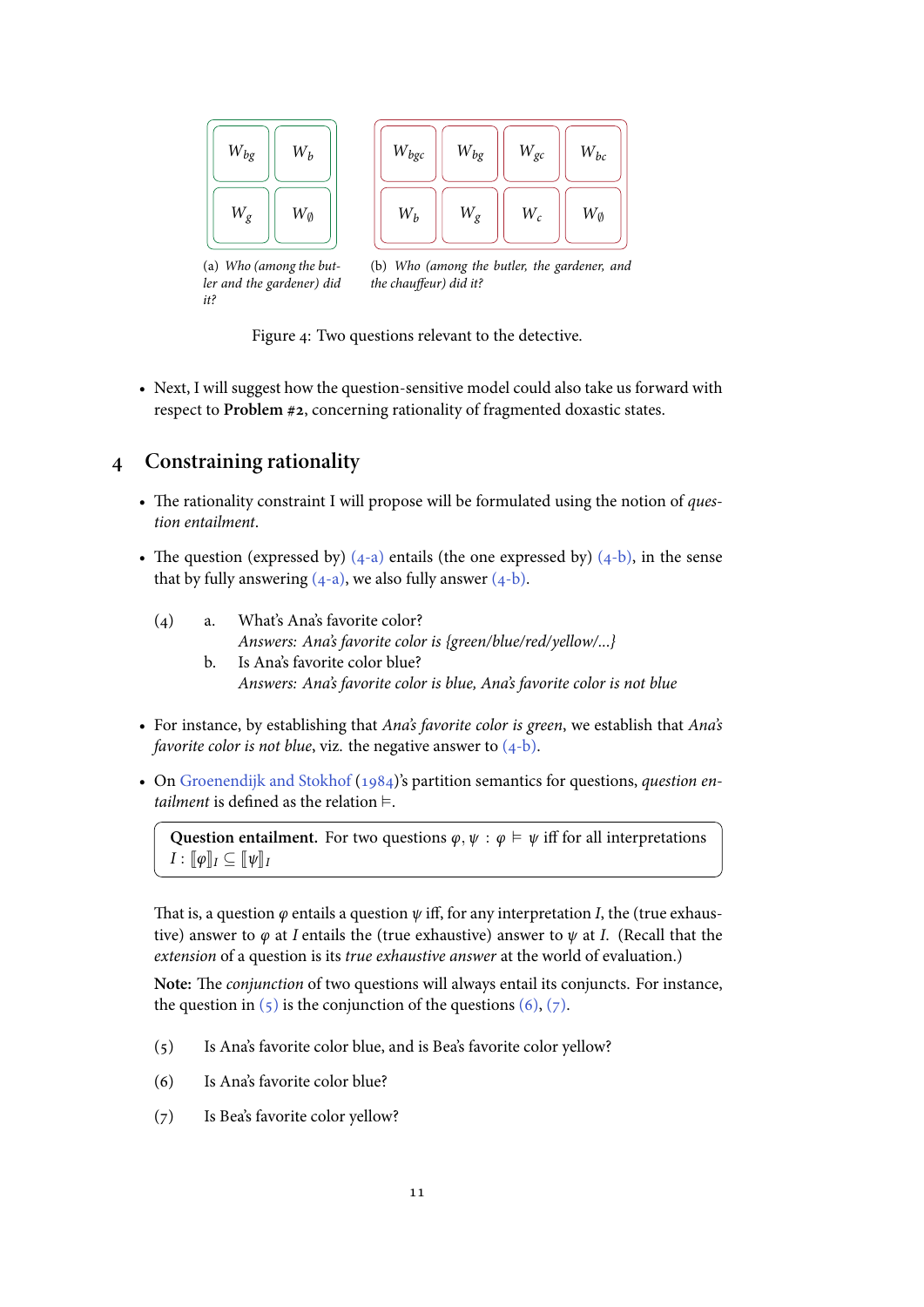- Intuitively, any full answer to the conjunctive question (e.g., *Ana's favorite color is blue, but Bea's favorite color isn't yellow*) is a full (overinformative) answer to the individual polar questions. Thus,  $(5)$  entails both  $(6)$  and  $(7)$ .
- On the partition semantics for questions, this follows from a definition of *question conjunction* (*∧*) as *pairwise intersection* (see Appendix).
- We can now use the no[tion](#page-10-3) of question [ent](#page-10-4)ail[ment](#page-10-5) to define rationality constraints on question-sensitive belief states, that are weaker than the constraint (IC) considered and rejected by Yalcin (forthcoming).
- I propose, minimally, the following two principles:

**Interfragme[ntary inclusion unde](#page-15-1)r entailment (IIE).** If a doxastic state *B* is defined for two questions  $\varphi, \psi$  such that  $\varphi \models \psi$ , then it is rationally required that  $\mathcal{B}(\varphi) \subseteq \mathcal{B}(\psi)$ .

• That is: It is rationally required that the belief states with respect to two questions related by entailment are related by inclusion, in the same direction.

**Synchronic closure under conjunction (SCC).** If a doxastic state  $B_a$  is defined for two questions  $\varphi$ ,  $\psi$  and *a* synchronically attends to both  $\varphi$  and  $\psi$ , then it is rationally required that  $B_a$  is defined for  $\varphi \wedge \psi$ .

- That is: It is rationally required that the domain of a doxastic state be closed under conjunction of questions synchronically attended to. (I know, this is really underspecified, but you get the broad idea.)
- I will also assume a version of *Fragmentary coherence* (FC):

**Fragmentary coherence (FC).** It is rationally required that the belief states of a doxastic state be internally consistent (i.e., that they be non-empty).

**Illustration.** According to (FC) + (IIE) + (SCC), if I believe

- **–** that **Ana is happy**, w.r.t. the question *Is Ana happy?*, and
- **–** that **Bea is happy** w.r.t. the question *Is Bea happy?*,

then if I attend to the two questions simultaneously, it is rationally required that I also believe

**–** that **Both (Ana and Bea) are happy** w.r.t. the question *Who (of Ana and Bea) is happy?* (or equivalently, *Is Ana happy, and is Bea happy?*).

#### **4.1 (IIE), (SCC) and Problem #2**

- Together with the constraint (FC), (IIE) and (SCC) will allow rational *diachronic* inconsistencies, but disallow rational *synchronic* inconsistencies.
- Let's look first at what this says about the Lewis-case.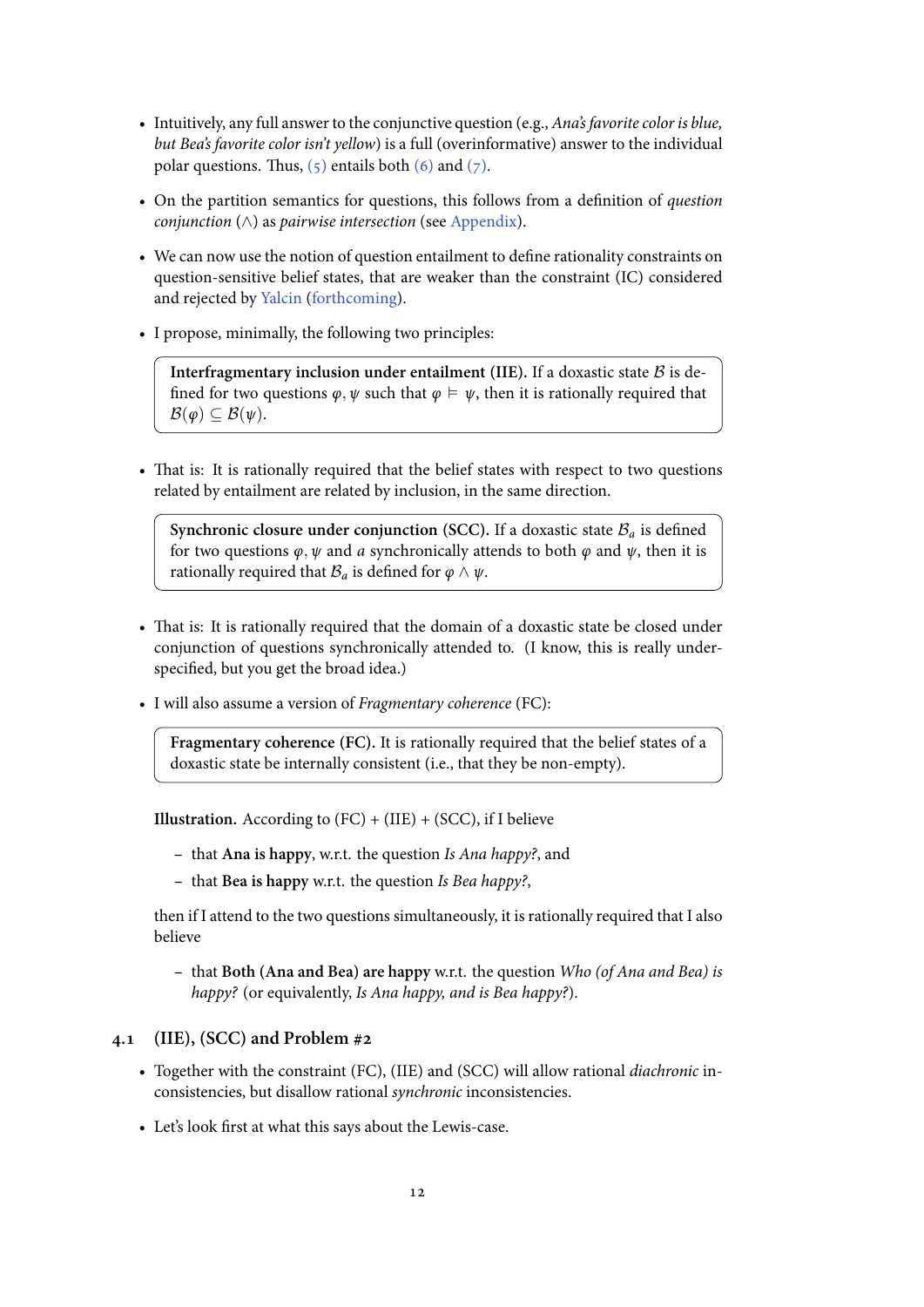**Lewis.** David K. Lewis used to think that (i) Nassau Street ran roughly east-west, and that it was roughly parallel to the nearby railroad, and that (ii) the railroad ran roughly north-south, and that it was roughly parallel to Nassau Street. He did not believe in the blatantly inconsistent conjunction of these two: the different beliefs came into action in different situations, and the whole system of beliefs never manifested itself all at once. Once it did, straightaway his beliefs changed: thereonafter, he believed that Nassau Street and the railroad both run roughly northeast-southwest.

- Recall that **Problem #2** with respect to the Lewis-case was that the fragmented model did nothing to explain *why* Lewis did (and *rightly* so) revise his beliefs once he discovered an inconsistency.
- In terms of the model at hand, Lewis believed with respect to the question  $q_1$  of the *orientation of Nassau Street and its position relative to the railroad*, that
	- (8) Nassau Street runs east-west and is roughly parallell to the railroad.

<span id="page-12-0"></span>and with respect to the question  $q_2$  of the orientation of the railroad and its position *relative to Nassau Street*, that

- () The railroad runs north-south and is roughly parallell to Nassau Street.
- <span id="page-12-1"></span>• His doxastic state  $B_l$  was not necessarily irrational:  $q_1$  and  $q_2$  are not related by entailment in the sense defined.
- However, once he attends to both questions at once (for some reason or other), it is rational to *update*  $\mathcal{B}_l$  into a state defined for  $q_1 \wedge q_2$ , given (SCC).
- Now, a doxastic state which is just like  $\mathcal{B}_l$ , only that its domain includes  $q_1 \wedge q_2$ , *would* be irrational, given  $(IIE) + (FC)$ .
- Such a state (call it  $\mathcal{B}_{l'}$ ) must map  $q_1 \wedge q_2$  to some non-empty belief state, in order not to violate (FC).
- But in this case,  $B_V$  is irrational according to (IIE): no non-empty state can be a subset of both the belief state  $\mathcal{B}_{l'}(q_1) = \{\llbracket (\mathbf{8}) \rrbracket \}$  and the belief state  $\mathcal{B}_{l'}(q_2) = \{\llbracket (\mathbf{9}) \rrbracket \}$ , since  $\llbracket (8) \rrbracket$  and  $\llbracket (9) \rrbracket$  are disjoint. Upshot:  $\mathcal{B}_{l'}$  is irrational.
- With the proposed rationality constraints, the question-sensitive model captures the dynamics of Lewis' belief change a[s a](#page-12-0) **rational update** of the doxastic state  $\mathcal{B}_l$  $\mathcal{B}_l$  $\mathcal{B}_l$  with the [ques](#page-12-0)tion  $q_1 \wedge q_2$ , in the sense that the updated doxastic state conforms to (FC) + (IIE)  $+$  (SCC).
- Instead of updating to some *B<sup>l</sup> ′*-type state, Lewis updates into a state *Bl<sup>∗</sup>* where his beliefs with respect to  $q_1$  and  $q_2$  are *revised*, in order to allow for a rational belief with respect to their conjunction:  $\mathcal{B}_{l*}(q_1 \wedge q_2) = (10)$ .
	- (10) Both Nassau Street and the railroad run roughly northeast-southwest.
- <span id="page-12-2"></span>• This distinguishes the Lewis-case from case[s wh](#page-12-2)ere one or more beliefs involved in the inconsistency is delusional.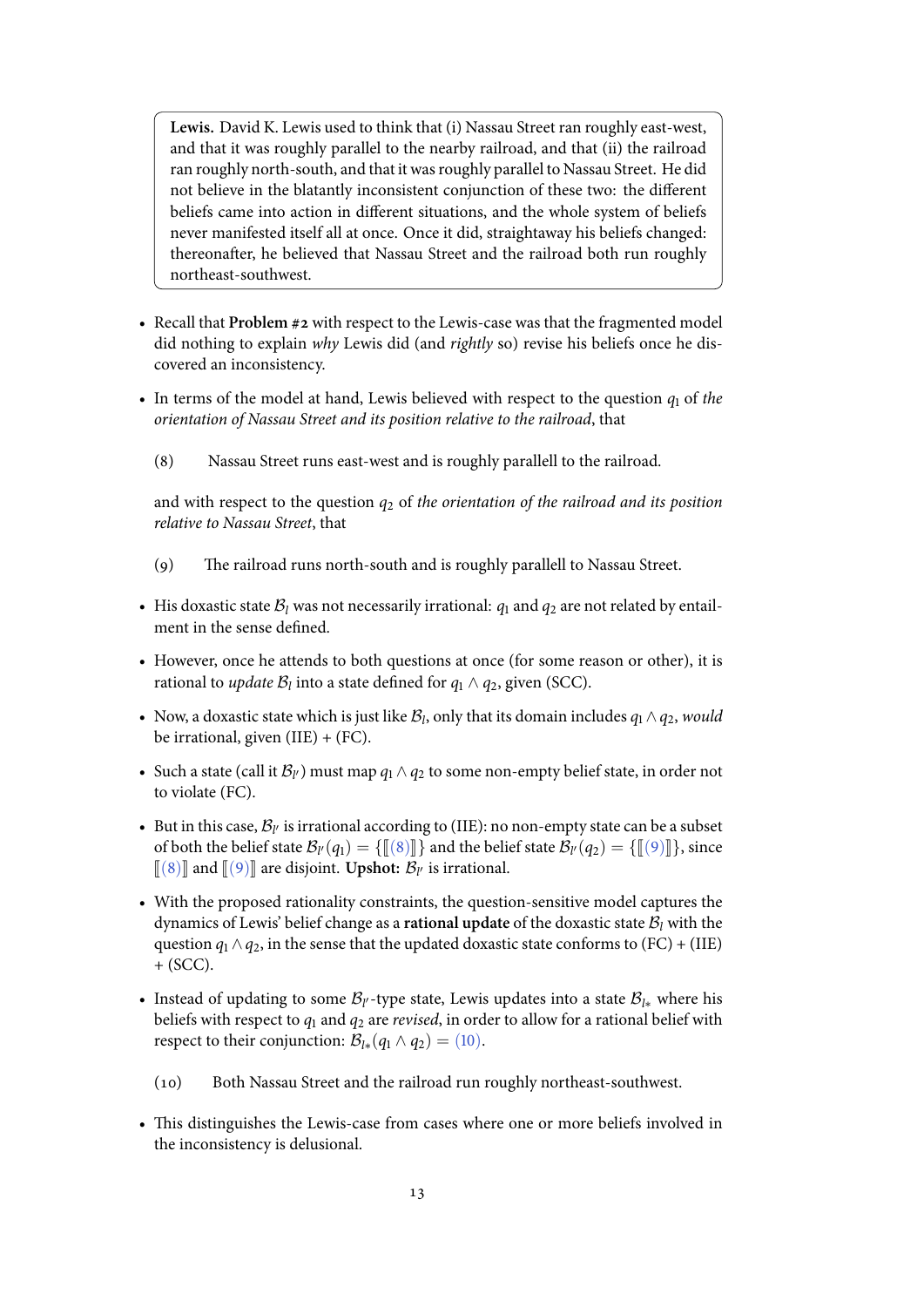- To exemplify, I will consider the reduplicative paramnesiac DB (Breen et al., 2000), who claimed over the course of one and the same interview, both that her husband was an alive patient in the same hospital as her, and that he was dead (which was correct).
- Her doxastic state, call it  $B_{db}$ , can be modelled as defined on two polar (yes/no) questions:
	- () Is my husband dead? (= *Is my husband alive?*)
		-

- a. My husband is dead.
- <span id="page-13-0"></span> $(12)$  Is my husband alive and a patient in the same hospital as me?
	- a. My husband is alive and a patient in the same hospital as me.
- <span id="page-13-3"></span><span id="page-13-1"></span>• With respect to  $(11)$ , DB in  $B_{db}$  believes the answer  $(11-a)$ , and with respect to  $(12)$ , she believes the answer  $(12-a)$ . Obviously, these beliefs are inconsistent.
- <span id="page-13-2"></span>• Assume that she "attends" to these questions synchronically.
- Then if  $\mathcal{B}_{bd}$  is not [de](#page-13-0)fin[ed on](#page-13-2)  $(11) \wedge (12)$ , then this s[tate is i](#page-13-1)rrational by (SCC).
- I will say that in this case, DB is *externally synchronically inconsistent*: she fails to at all update her doxastic state with the conjunction of two questions synchronically attended to.
- If  $\mathcal{B}_{bd}$  is defined on (11)  $\wedge$  (12), then this state is irrational by (IIE) + (FC). This state is analogous to  $\mathcal{B}_{l'}$  considered above:  $\mathcal{B}_{bd}((11)\wedge (12))$  will be empty (inconsistent) if obeying (IIE), since it entails both  $(11)$  and  $(12)$ .
- I will say that in the [form](#page-13-0)e[r case](#page-13-3), DB is *internally synchronically inconsistent*: she succeeds in updating her doxastic state with [the c](#page-13-0)o[njunc](#page-13-3)tion of two questions simultaneously (almost, at least) attended [to. H](#page-13-0)owe[ver, s](#page-13-3)he fails to perform a *rational* update of her doxastic state.
- Thus, we can distinguish two types of synchronic inconsistency in the model: external and internal. Both are classified as irrational.

# **Conclusion**

- By adding the principles (IIE) + (ACC) to (FC), the question-sensitive model satisfies both Requirement 1 and Requirement 2, which stated that a model of delusions-asirrational-beliefs must
	- **–** allow both diachronic and synchronic inconsistencies between beliefs, and Requirement 1
	- **–** allow diachronic but not synchronic inconsistencies to be classified as *rational*. Requirement 2

**Two notes:** *First*, also certain diachronic inconsistencies will be classified as irrational, in virtue of  $(IIE) + (FC)$  alone.

• The case at hand illustrates this: DB's *diachronic* inconsistency would also be irrational.  $(12)$  itself entails  $(11)$ , meaning that DB's beliefs with respect to the former should rationally entail her beliefs with respect tot the latter.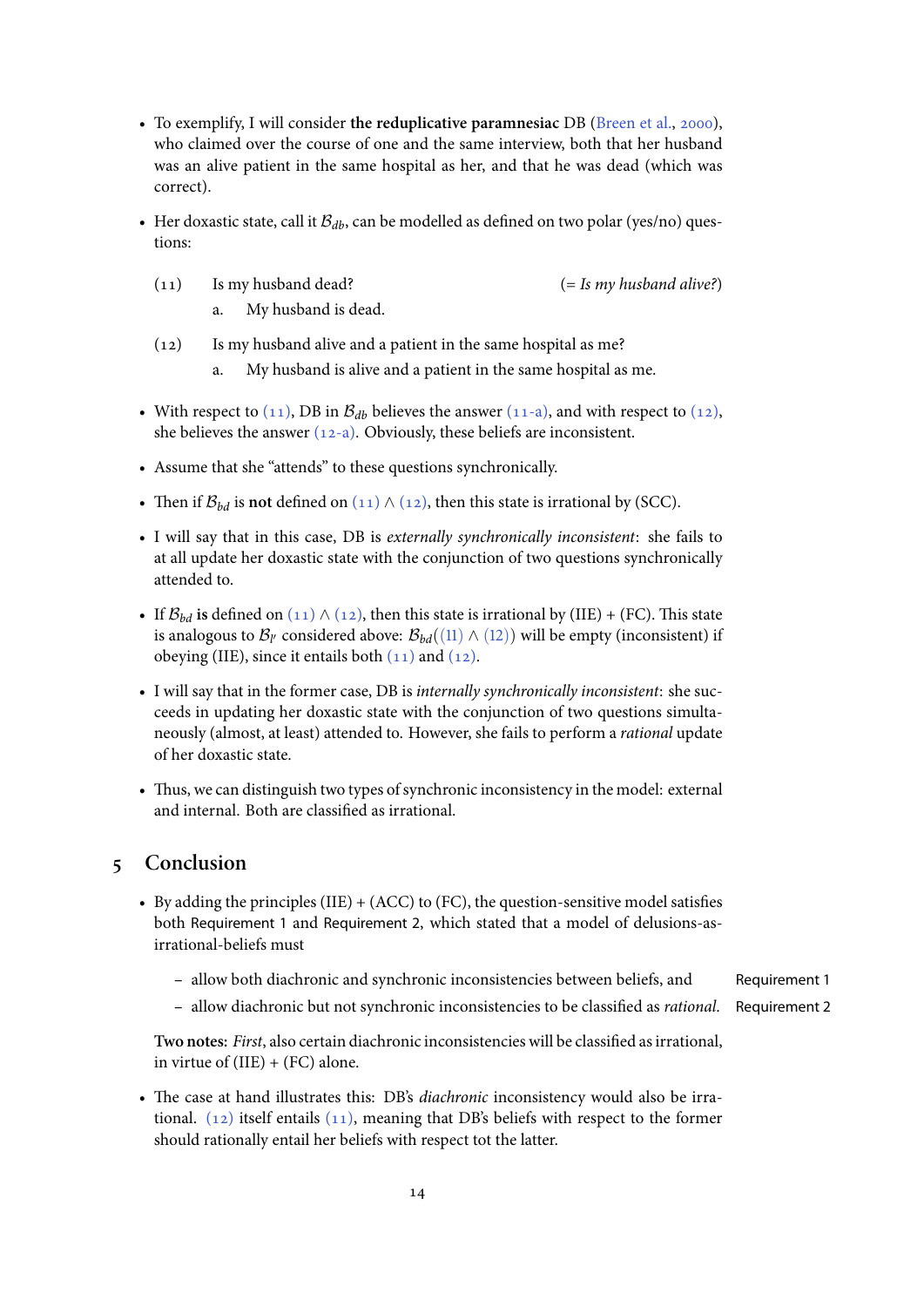- Another type of intuitively irrational inconsistency, involving failure of closure under "conceptual entailments", is discussed in the draft.
- *Second*, some intuitively irrational cases of *belief revision* exhibited by delusional subjects are *not* captured by the model, as it stands.
- Recall JK, the Cotard patient who refused to revise the (purported) belief that she was dead, and instead chose to deny the connection between having a heart beat and being dead.
- The doxastic state resulting from refusing to revise an obviously implausible belief, at the expense of an obviously plausible one, is not irrational by the standards suggested here.
- Capturing the irrationality of this move would require additional constraints on rational belief revision, likely in a probabilistic version of the framework, which I leave for future work.

## <span id="page-14-9"></span>**References**

- <span id="page-14-15"></span>Bayne, T. and Pacherie, E.: 2005, In defence of the doxastic conception of delusions, *Mind*  $\&$  Language  $20(2)$ ,  $163-188$ .
- <span id="page-14-1"></span>Berrios, G. E.: 1991, Delusions as "wrong beliefs": A conceptual history, *The British Journal of Psychiatry* **159**(S<sub>14</sub>), 6-13.
- <span id="page-14-8"></span>Bortolotti, L.: 2010, *Delusions and other irrational beliefs*, Oxford University Press.
- <span id="page-14-12"></span>Breen, N., Caine, D., Coltheart, M., Hendy, J. and Roberts, C.: 2000, Towards an understanding of delusions of misidentification: Four case studies, *Mind & Language*  $15(1), 74-110.$
- <span id="page-14-14"></span>Brett-Jones, J., Garety, P. and Hemsley, D.: 1987, Measuring delusional experiences: A method and its application, *British Journal of Clinical Psychology* 26(4), 257-265.
- <span id="page-14-2"></span>Campbell, J.: 2001, Rationality, meaning, and the analysis of delusion, *Philosophy, Psychiatry,*  $\&$  Psychology 8(2), 89-100.
- <span id="page-14-4"></span>Cherniak, C.: , *Minimal rationality*, Mit Press.
- <span id="page-14-3"></span>Currie, G.: 2000, Imagination, delusion and hallucinations, *Mind & language* **15**(1), 168– 183.

<span id="page-14-10"></span><span id="page-14-0"></span>David, A. S.: 1990, Insight and psychosis, *The British Journal of Psychiatry* 156(6), 798-808. *DSM-5*: 2013, Arlington, Va.

- <span id="page-14-17"></span>Groenendijk, J. and Stokhof, M.: , *On the semantics of questions and the pragmatics of answers*, PhD thesis, University of Amsterdam.
- <span id="page-14-18"></span>Groenendijk, J. and Stokhof, M.: 1997, Questions, *in* J. van Benthem and A. ter Meulen (eds), *Handbook of Logic and Language*.
- <span id="page-14-16"></span>Hintikka, J.: 1962, Knowledge and belief: an introduction to the logic of the two notions.
- <span id="page-14-13"></span>Jordan, H. W., Lockert, E. W., Johnson-Warren, M., Cabell, C., Cooke, T., Greer, W. and Howe, G.: 2006, Erotomania revisited: thirty-four years later., *Journal of the National Medical Association*  $98(5)$ ,  $787$ .
- <span id="page-14-5"></span>Lewis, D.: 1982, Logic for equivocators, *Noûs*  $16(3)$ , 431-441.

<span id="page-14-6"></span>Stalnaker, R.: 1984, Inquiry.

- <span id="page-14-11"></span>Weinstein, E. A. and Kahn, R. L.: 1955, Denial of illness: Symbolic and physiological aspects.
- <span id="page-14-7"></span>Yalcin, S.: 2016, Belief as question-sensitive, *Philosophy and Phenomenological Research*  $97(1), 23-47.$